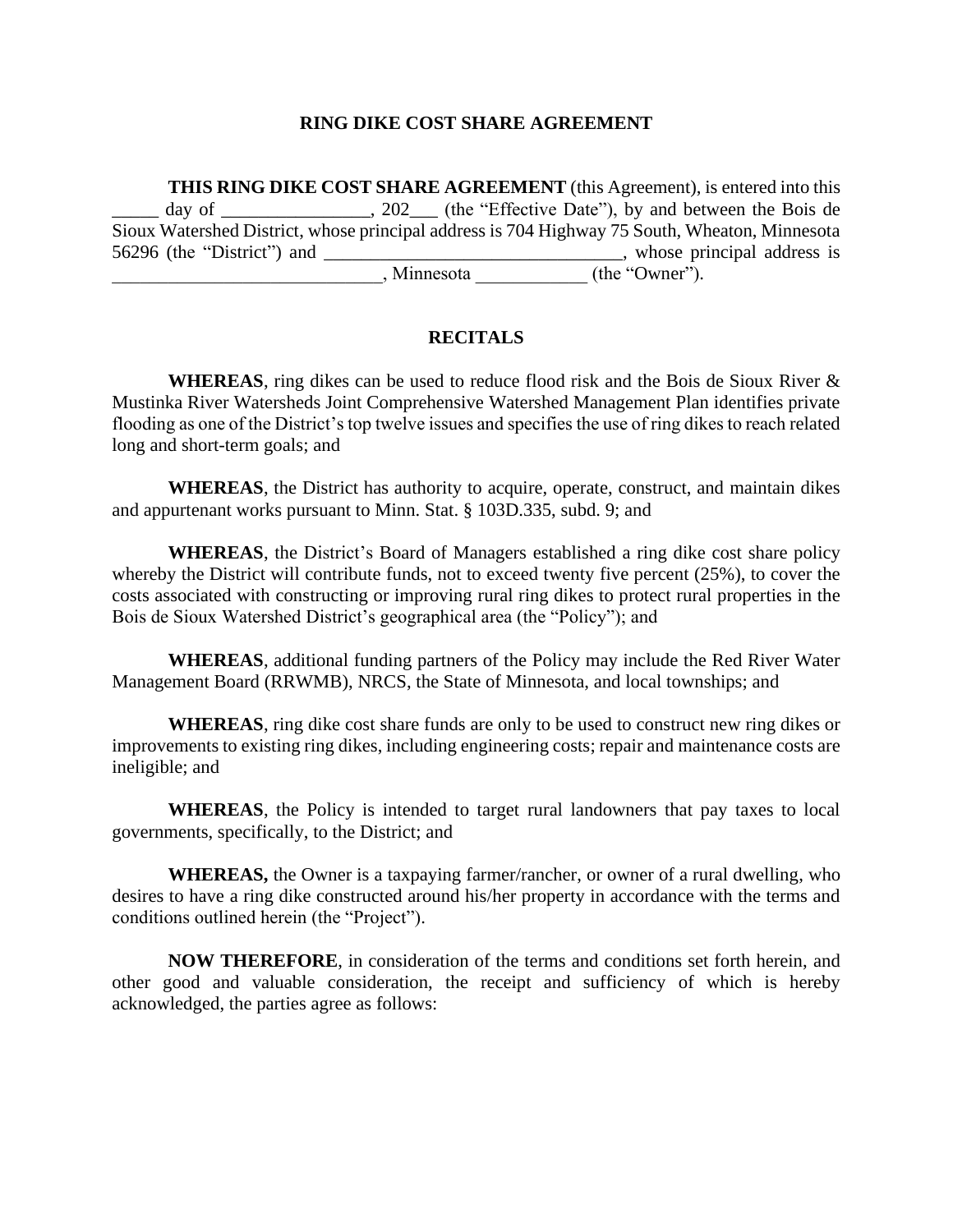### **AGREEMENT**

- **1. PURPOSE.** The purpose of the Policy is intended to encourage and promote the installation of ring dikes, and associated appurtenances, and to protect privately owned rural and farmstead structures and dwellings subject to flood damage in the Bois de Sioux Watershed District. The Policy is administered by the District; final decisions on project cost share are dependent upon approvals and contingencies by the District and funding partners.
- **2. RING DIKE PROPERTY.** The Owner desires to install a ring dike around the following property located in \_\_\_\_\_\_\_\_\_\_\_\_\_\_\_\_\_\_\_\_\_ County, Minnesota, described as follows:

\_\_\_\_\_\_\_\_\_\_\_\_\_\_\_\_\_\_\_\_\_\_\_\_\_\_\_\_\_\_\_\_\_\_\_\_\_\_\_\_\_\_\_\_\_\_\_\_\_\_\_\_\_\_\_\_\_\_\_\_\_\_\_\_\_\_\_\_\_\_\_\_

\_\_\_\_\_\_\_\_\_\_\_\_\_\_\_\_\_\_\_\_\_\_\_\_\_\_\_\_\_\_\_\_\_\_\_\_\_\_\_\_\_\_\_\_\_\_\_\_\_\_\_\_\_\_\_\_\_\_\_\_\_\_\_\_\_\_\_\_\_\_\_\_

(the "Protected Property").

- **3. COST SHARE FUNDING PROCESS.** Implementation of the Project will be administered in accordance with the following process:
	- **A.** The Owner filed a permit application with the District, attached as **Exhibit A**, to construct a ring dike around the Protected Property in accordance with the Policy.
	- **B.** After reviewing the permit application, District engineering staff will create a preliminary report to estimate size, location, and project cost. Engineering staff will take into consideration how much land is needed for construction, and whether additional land must be purchased adjacent to the Protected Property.
	- **C.** The preliminary report will be presented to the Owner and the District's Board of Managers (the "Board") for consideration as to whether the parties desire to proceed with the Project.
	- **D.** Upon approval of necessary matching funds from the funding partners, the Owner shall deliver cash or a certified check to the District covering twenty five percent (25%) of the Project cost based on the District Engineer's cost estimate in the preliminary report.<sup>1</sup> If the actual costs exceed the estimated costs, the Owner must make immediate payment of twenty five percent (25%) of the cost overrun. If the actual costs are less than the estimated costs, the Owner will be reimbursed twenty five percent (25%) of the excess. Actual costs are based on bid prices or written change orders received from the contractor prior to performing work on the Project, at the sole discretion of the District.

<sup>&</sup>lt;sup>1</sup> The Owner's cost share portion will be held in an account by the District. These funds may be commingled with other District funds but a ledger of the Owner's funds deposited shall be kept by the District.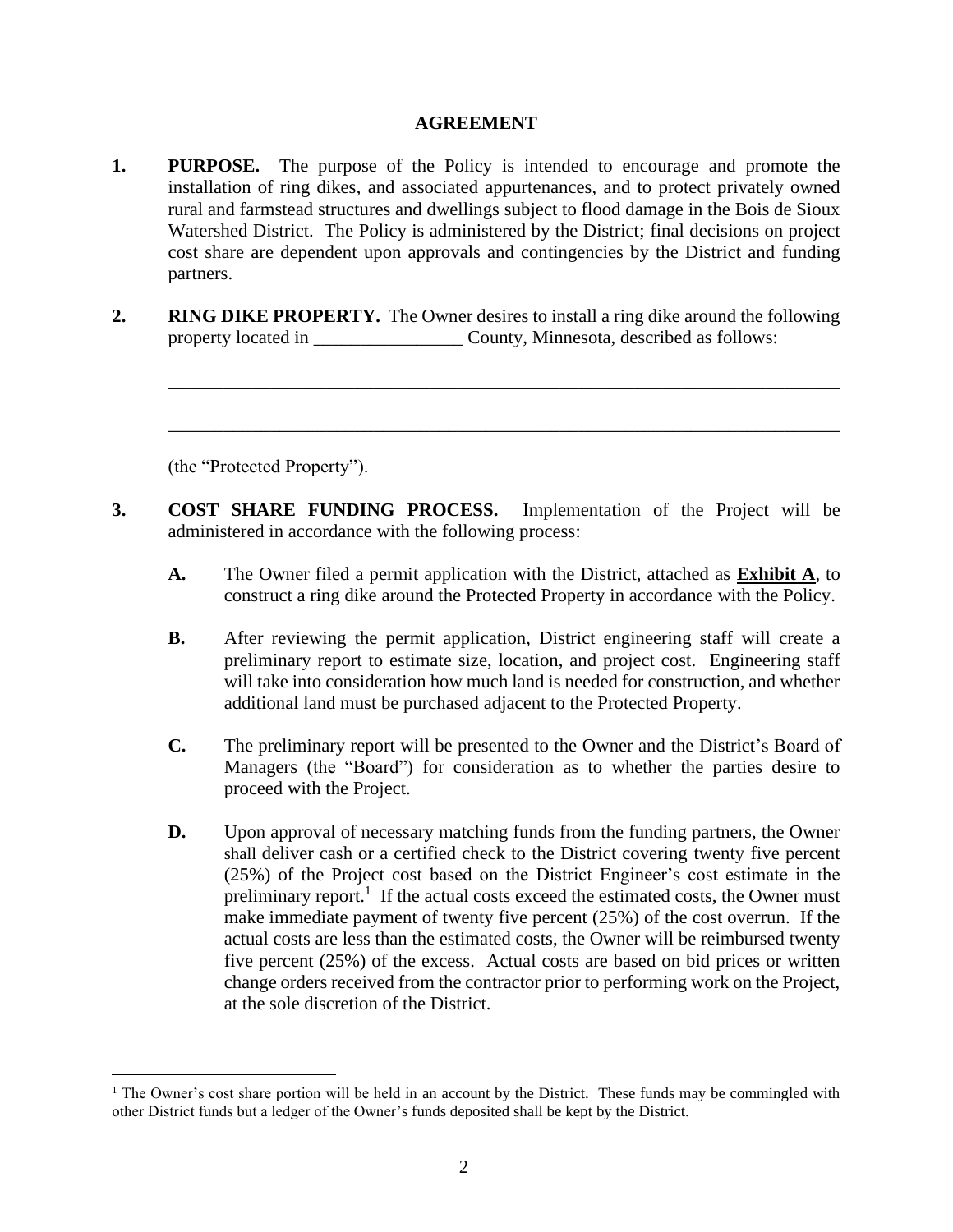- **E.** Engineering staff will prepare and deliver the construction contract and final design of the plans and specifications to the Board for approval and direction to bid the Project.
- **F.** Upon receiving bids, the Board will award the bid to the lowest, responsible bidder. Engineering staff will administer the construction contract and monitor the contractor's performance in accordance with the approved plans and specifications for the Project.
- **G.** At any time during construction of the Project, the District, its officers, agents, employees, or contractors, may enter the Protected Property to inspect construction of the Project to ensure it complies with the District permit, the construction contract, plans and specifications, and the District's other rules and policies.
- **H.** The contractor and engineering staff will submit progress payment requests to the District for costs incurred by the contractor, materials furnished for the Project, construction supervision, engineering services, administration, and any other work necessary or incident to the construction of the Project.
- **I.** Upon final completion of the Project, engineering staff will inspect the Project to determine compliance with the construction plans and specifications. The District may withhold final payment until all components of the Project are completed in a satisfactory, workmanlike manner.
- **J.** Engineering staff will then recommend final payment to the Board. The District will provide written notice to the Owner that the District is issuing final payment and the Project is considered complete.
- **K.** Upon Project completion, the Project becomes the sole property of the Owner, with any and all future costs relating to Project maintenance or repairs being the sole responsibility of the Owner.
- **4. OWNER RESPONSIBILITIES.** The Owner is responsible for the following:
	- **A.** Obtaining any other necessary permits or approvals from other governing bodies, in addition to filing a District permit application and seeking District approval.
	- **B.** Contributing twenty five percent (25%) cost share for the Project based on the District Engineer's estimated cost in the preliminary report.
	- **C.** Providing proof of property ownership to the satisfaction of the District, including but not limited to, an inspection of the Owner's abstract of title and/or certificate of title.
	- **D.** Carefully reviewing the District Engineer's preliminary report and plans and specifications for the Project, including the Project location.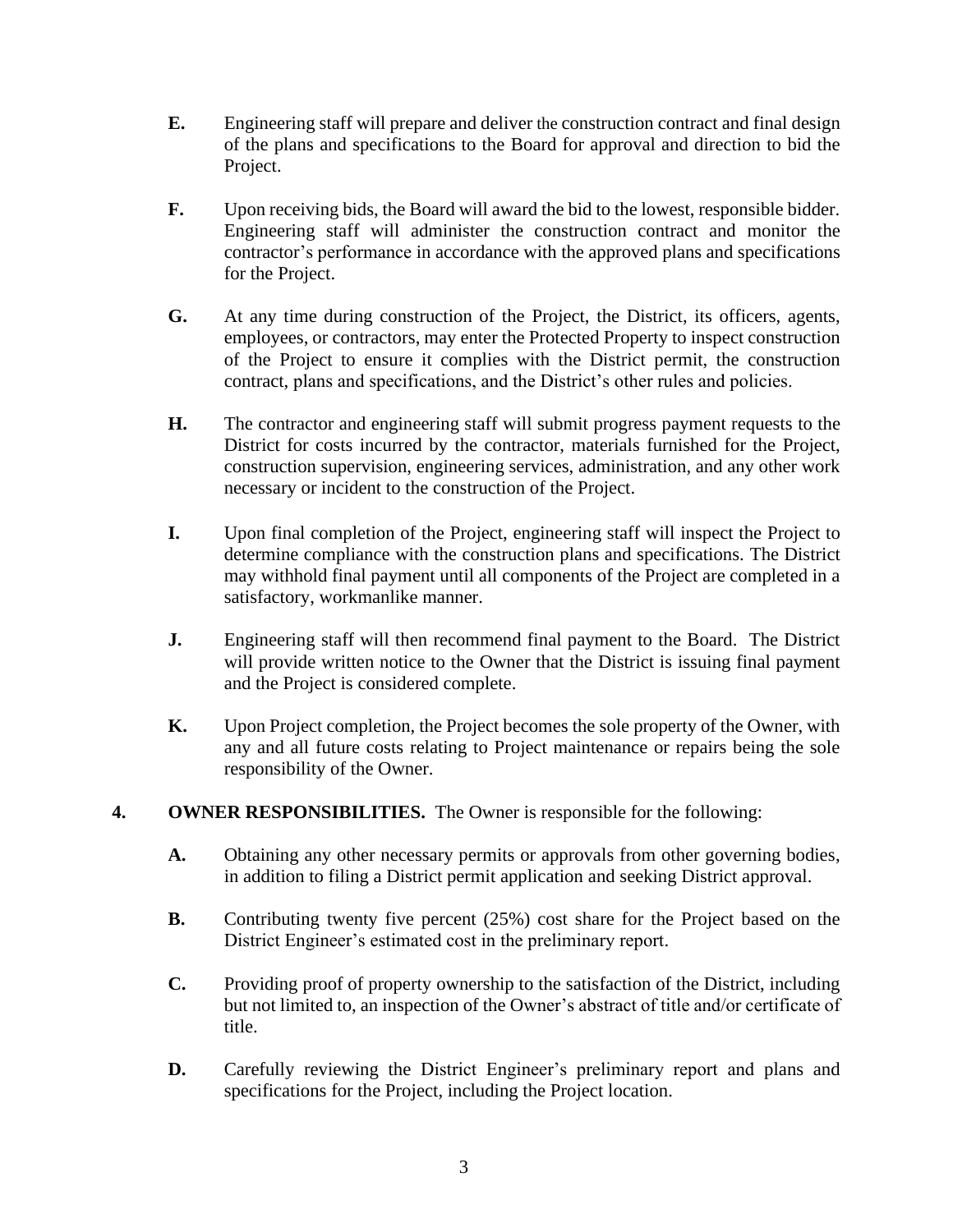- **E.** Granting the District, and its officers, agents, employees, and contractors, access to the Protected Property, via a license or temporary construction easement, during all phases of construction of the Project.
- **F.** Providing dirt necessary for the construction of the Project, including excavation of the borrow pits on site if an alternate source of dirt is not provided.
- **G.** Communicating with the District, and its officers, agents, employees, and contractors, throughout construction of the Project.
- **H.** Authorizing the contractor to install any internal drainage necessary to drain any portions of the Protected Property resulting from the construction of the Project.
- **I.** Owning, operating, maintaining, repairing, and removing the Project, including interior and exterior perimeter drainage ditches, after final completion, including any and all costs associated therewith. The Owner is aware that the construction of the Project will not eliminate the need for emergency type measures by the Owner (e.g. sandbagging, pumping, etc.) during times of flooding. The water control gates, if any, are typical for this type of flood mitigation project and if manufactured and installed properly, should provide appropriate flood control. The Owner is aware that the water control gates, even if manufactured and installed properly, allow some leakage, and the Owner will need to take the appropriate flood protection measures (e.g. sandbagging, pumping, etc.). In addition, the water control gates, as well as the rest of the appurtenances of the Project, require periodic inspections and maintenance by the Owner, including but not limited to, mowing and repairing washouts and burrowing animal holes. The Owner is responsible for the operation and monitoring of water control gates, interior and exterior perimeter drainage ditches, and other closures to prevent or reduce flooding of the Protected Property and adjacent real property.
- **J.** It is understood that precipitation and interior snow melt during times of flooding and subsequent operation of the Project will result in water build-up within the Protected Property. It is the Owner's responsibility to manage interior water and pump the water over the ring-dike if necessary to prevent damage to structures and other property within the Protected Property.

### **5. DISTRICT RESPONSIBILITIES.** The District is responsible for the following:

- **A.** Administering the Policy, including proper recordkeeping.
- **B.** Reviewing the Owner's permit and the District Engineer's preliminary report and plans and specifications to ensure compliance with the District's rules and policies.
- **C.** Communicating with potential funding partners and the Owner.
- **D.** Awarding and administering the construction contract for the Project.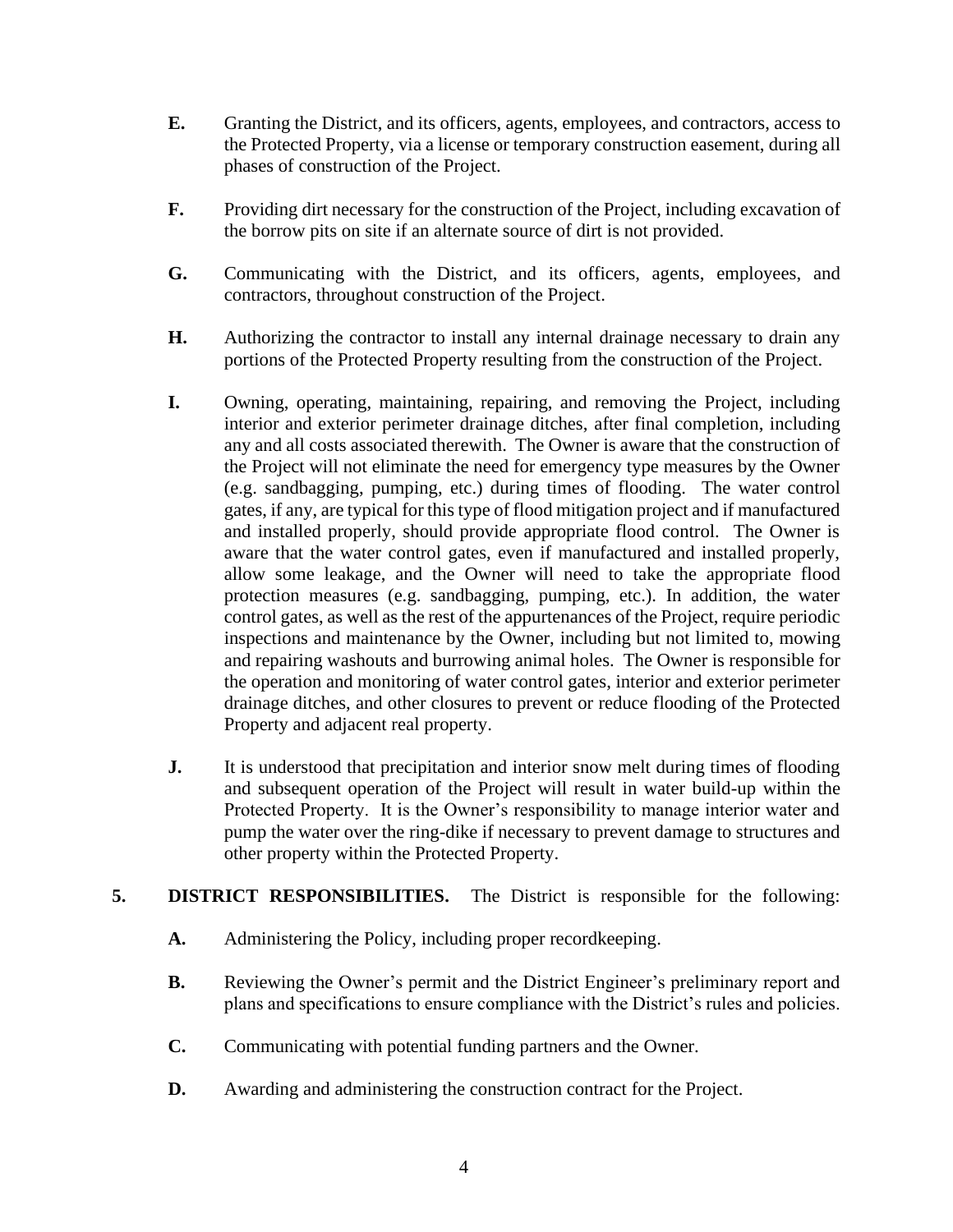- **E.** Reviewing/approving progress payment requests submitted by the contractor.
- **F.** Contributing twenty five percent (25%) cost share funds, at its sole discretion.
- **G.** Inspecting the Project, as it desires, to ensure compliance with the preliminary report, construction plans and specifications, and the District's policies and rules; however, neither the District nor its engineer are required to make continuous onsite inspections to verify quality or quantity of the work.
- **H.** Determining and administering Project close out.
- **6. OWNERSHIP.** The Owner represents that they are the fee owner(s) of the Protected Property and upon request by the District, its officers, agents, employees, or contractors, shall promptly provide proof of said ownership to the satisfaction of the District, including but not limited to, an inspection of the Owner's abstract of title and/or certificate of title. The Owner has authority to enter into this Agreement and, in doing so, does not constitute a violation or default of any other agreement to which the Owner is a party or which affects the Protected Property.

The Owner will also ensure that the Project is constructed on the Owner's property. If additional property is required to construct or maintain the Project, the Owner is solely responsible for acquiring necessary property interests. The District will not be responsible in any way for trespass issues or related damages. Costs associated with property acquisition are not a reimbursable expense under the Policy or this Agreement.

**7. ASSUMPTION OF RISK.** The Owner explicitly accepts any and all risk regarding the District's entry, or that of its officers, agents, employees, or contractors, upon the Protected Property in performing services under this Agreement. The District will not be liable or responsible for any damages or injuries to the Owner or any of the Owner's real or personal property, or to other persons or their real or personal property, as a result of the District's entry, or that of its officers, agents, employees, or contractors, upon the Protected Property. The Owner is responsible for granting the District, its officers, agents, employees, and contractors, access, ingress and egress, to the Protected Property prior to commencement of construction.

The Owner understands that the height of the ring dike is designed to the standard set forth in the plans and specifications and floods of a larger magnitude can cause overtopping. The purpose of the Project is flood risk reduction, not flood prevention. The Owner further agrees that the proposed Project's benefit to the Owner's property outweighs any potential risk to the Owner and the Owner's adjacent property due to the actual construction of the ring dike or any subsequent embankment slippage or sliding.

**8. ACKNOWLEDGMENT.** The Owner acknowledges that the District is under no obligation to approve this Agreement or perform the duties of the District listed herein or under the Policy within a specific period of time. If this Agreement is not approved for any reason, the District will be under no further obligations with regard to the Project except to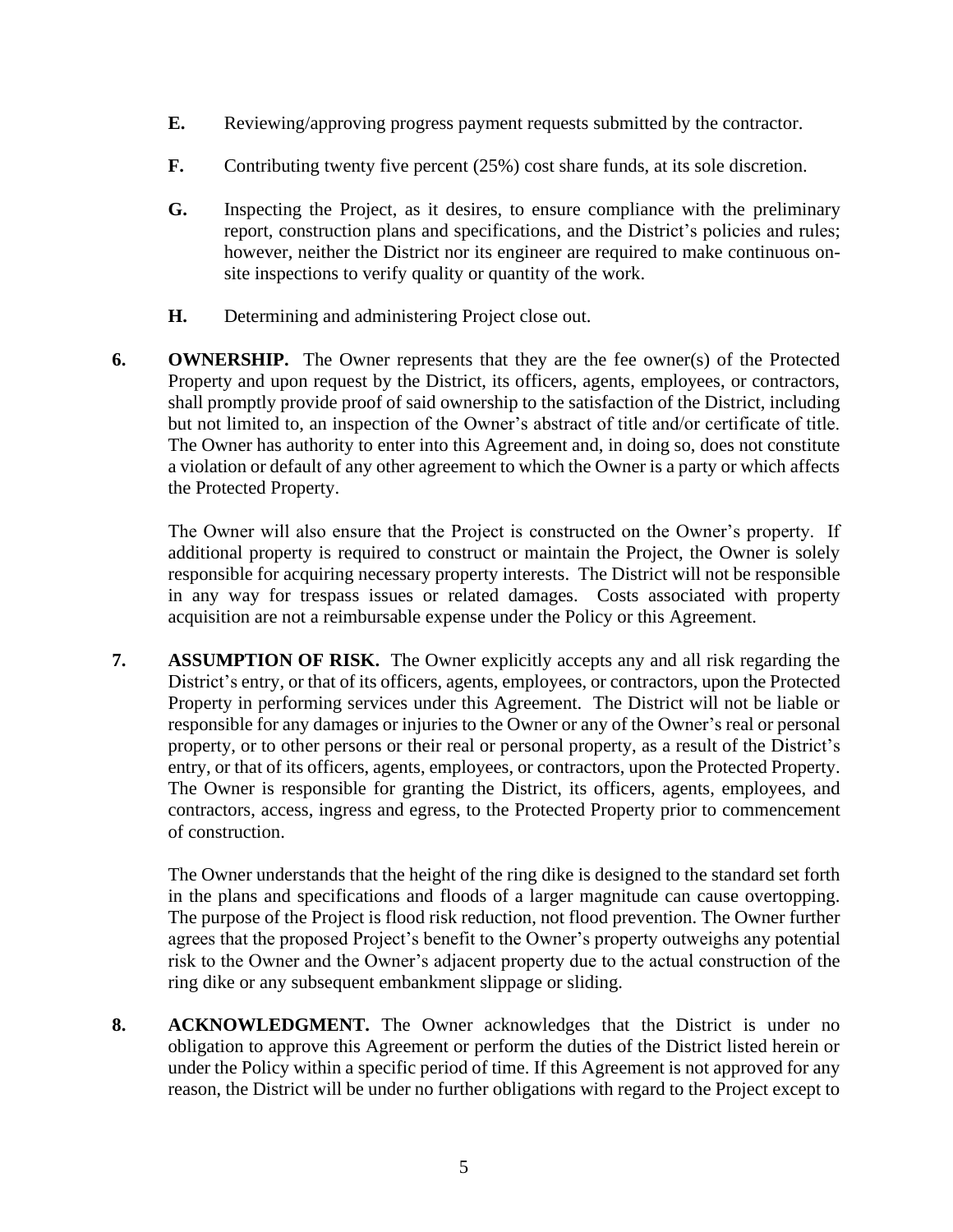return the Owner's deposit, less funds expended pursuant to this Agreement. Notwithstanding approval of this Agreement by the District, the Project may be terminated at any time if the District determines, in its sole discretion, that the Project is not feasible for any reason such as engineering reports, design problems, failure to procure financing, other agencies' decisions, etc. The Owner waives all claims for damages related to the denial of this Agreement, timing or delays of the approval, design and construction of the Project, or termination of the Project at any time by the District.

- **9. USE OF FUNDS.** Cost share funds are only to be used for the construction of new ring dikes or improvements to existing ring dikes, including engineering costs; repair and maintenance costs are ineligible. Cost share funds must be used within the term of the District permit for the Project.
- **10. TERM.** The original term of this Agreement commences on the Effective Date and expires upon Project completion or expiration of the District permit for the Project, unless terminated sooner as provided under this Agreement.
- **11. TERMINATION.** This Agreement may be terminated, at any time, upon thirty (30) days' written notice to the other party. The Owner understands that early termination may result in the Project being incomplete and that the Owner will need to reapply for a permit in order to complete construction of the Project, if the Owner so desires. Funds expended for work up to early termination will not be reimbursed to the Owner.
- **12. INDEMNIFICATION.** The Owner will release, defend, indemnify, protect, and hold harmless the District, and its officers, agents, employees, and contractors, from and against any and all claims, actions, administrative proceedings, judgments, damages, penalties, fines, costs, liabilities, interests, or losses, including costs, expenses, and attorneys' fees, together with all other costs and expenses of any kind or nature suffered by or asserted against the District, or its officers, agents, employees, or contractors, as a result of or arising out of the District's, or its officers', agents', employees', or contractors', performance or failure to perform under this Agreement, including any costs, expenses, and attorneys' fees incurred in establishing the indemnification provided in this Agreement.
- **13. LIMITATION OF LIABILITY.** Any and all liability of the District related to the terms of this Agreement will be limited to the amounts specified by the statutory requirements set forth in Minn. Stat. Chapter 466. The District is not liable for the structural integrity or effectiveness of the Project.
- **14. NOTICE.** All notices and other communications required pursuant to this Agreement must be in writing and given by registered or certified mail, postage prepaid, delivered by hand to the addresses set forth above, or by electronic mail.
- **15. GOVERNING LAW.** This Agreement is governed by and interpreted in accordance with the laws of the State of Minnesota. All proceedings related to this Agreement will be venued in the county in which the Protected Property is located.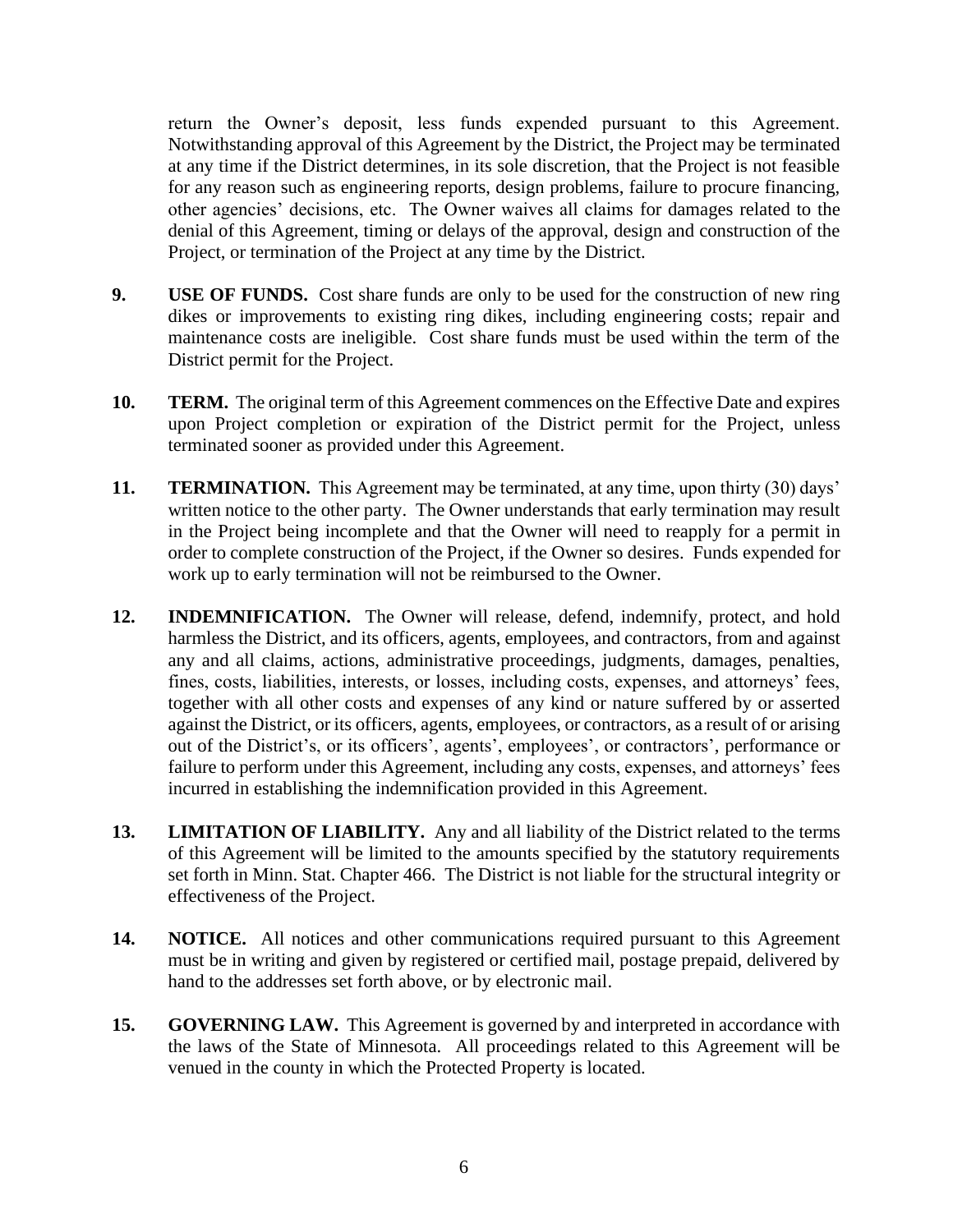- **16. ENTIRE AGREEMENT.** The entire agreement between the parties is contained herein and this Agreement supersedes all oral agreements and negotiations relating to the subject matter hereof.
- **17. BINDING EFFECT.** The covenants, terms, conditions, provisions, and undertakings in this Agreement, or in any amendment, will be binding upon the parties' successors and assigns.
- **18. NO FORBEARANCE.** The failure or delay of either party to insist on the performance of any of the terms of this Agreement, or the waiver of any breach of any of the terms of this Agreement, will not be construed as a waiver of those terms, and those terms will continue and remain in full force and effect as if no forbearance or waiver had occurred and will not affect the validity of this Agreement, or the right to enforce each and every term of this Agreement.
- **19. RULES OF CONSTRUCTION.** The parties acknowledge that they have had the opportunity to review this Agreement, and that they have an equal bargaining position in this transaction. A rule of construction that would cause any ambiguity in any provision to be construed against the drafter of this document will not be operative against any party to this Agreement.
- **20. REPRESENTATION.** The parties, having been represented by counsel or having waived the right to counsel, have carefully read and understand the contents of this Agreement, and agree they have not been influenced by any representations or statements made by any other parties. The Owner further understands that the District is not making any representations or other guarantees regarding the adequacy of the Project and that the installation of the Project does not remove the Owner from the existing flood plain designation.
- **21. AMENDMENTS, MODIFICATIONS, AND WAIVERS.** No amendment, modification, or waiver of any condition, provision, or term of this Agreement will be valid or of any effect unless made in writing signed by the party to be bound, or a duly authorized representative, and specifying with particularity the extent and nature of such amendment, modification, or waiver. Any waiver by either party of any default of the other party will not affect or impair any right arising from any subsequent default. Except as expressly and specifically stated otherwise, nothing herein will limit the remedies and rights of the parties hereto under and pursuant to this Agreement.
- **22. SEVERABILITY.** In the event that any part or provision of this Agreement is held to be invalid or unenforceable, in whole or in part, all other parts and provisions will nevertheless continue to be valid and enforceable with the invalid or unenforceable parts or provisions severed from the remainder of this Agreement.
- **23. COUNTERPARTS.** This Agreement may be signed in counterparts meaning this Agreement is valid if signed on separate copies of the same agreement.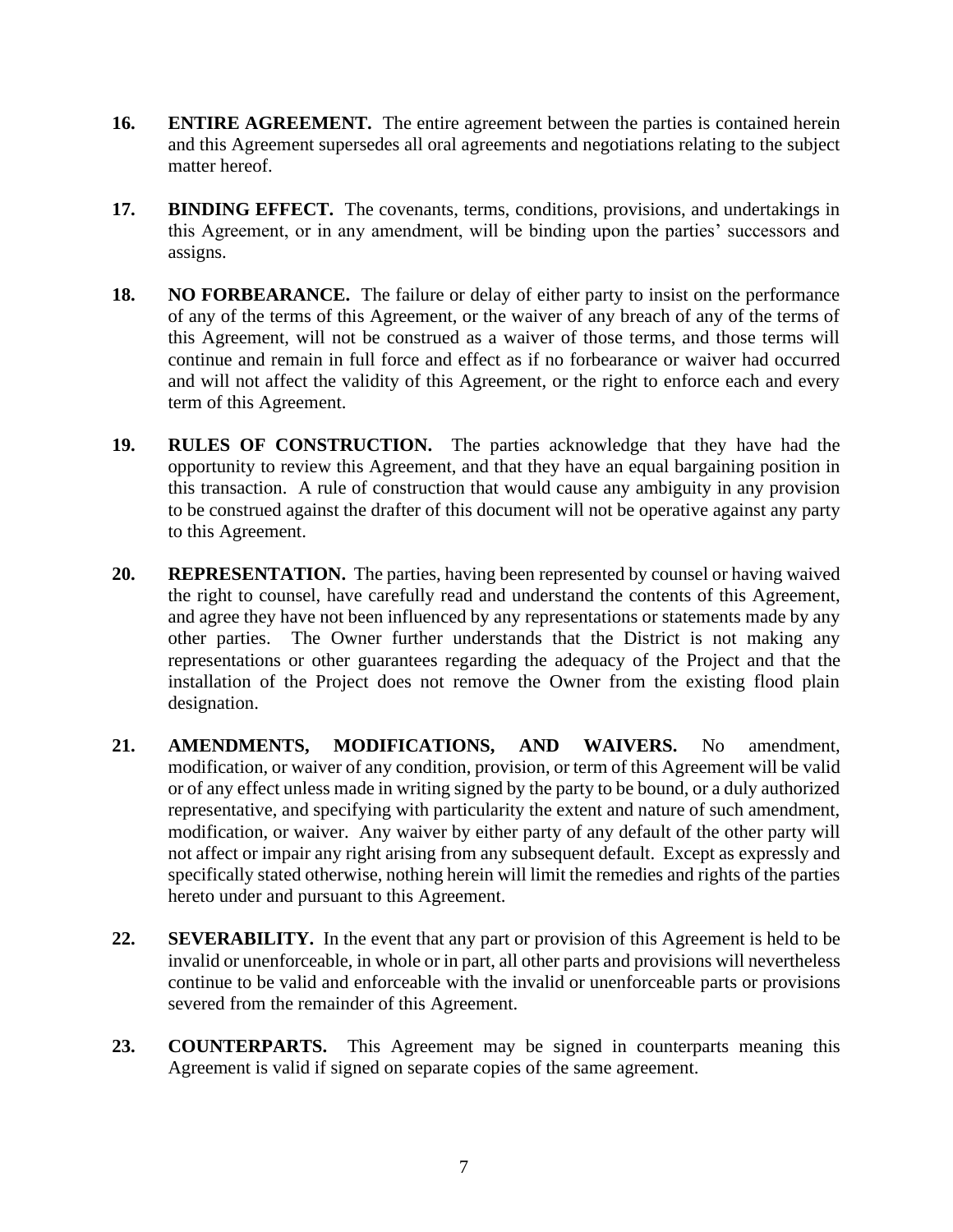**24. EFFECTIVE DATE.** This Agreement becomes effective upon the date of the last signature appearing below.

**IN WITNESS WHEREOF**, the parties executed this Agreement on the dates written below.

### **BOIS DE SIOUX WATERSHED DISTRICT**

Date: \_\_\_\_\_\_\_\_\_\_\_\_\_\_\_\_\_\_\_, 202\_\_ \_\_\_\_\_\_\_\_\_\_\_\_\_\_\_\_\_\_\_\_\_\_\_\_\_\_\_\_\_\_\_\_\_\_\_\_

Linda Vavra, President

*Attest:*

Date: \_\_\_\_\_\_\_\_\_\_\_\_\_\_\_\_\_\_\_, 202\_\_ \_\_\_\_\_\_\_\_\_\_\_\_\_\_\_\_\_\_\_\_\_\_\_\_\_\_\_\_\_\_\_\_\_\_\_\_

Jamie Beyer, Administrator

*[Signatures continue on the following page.]*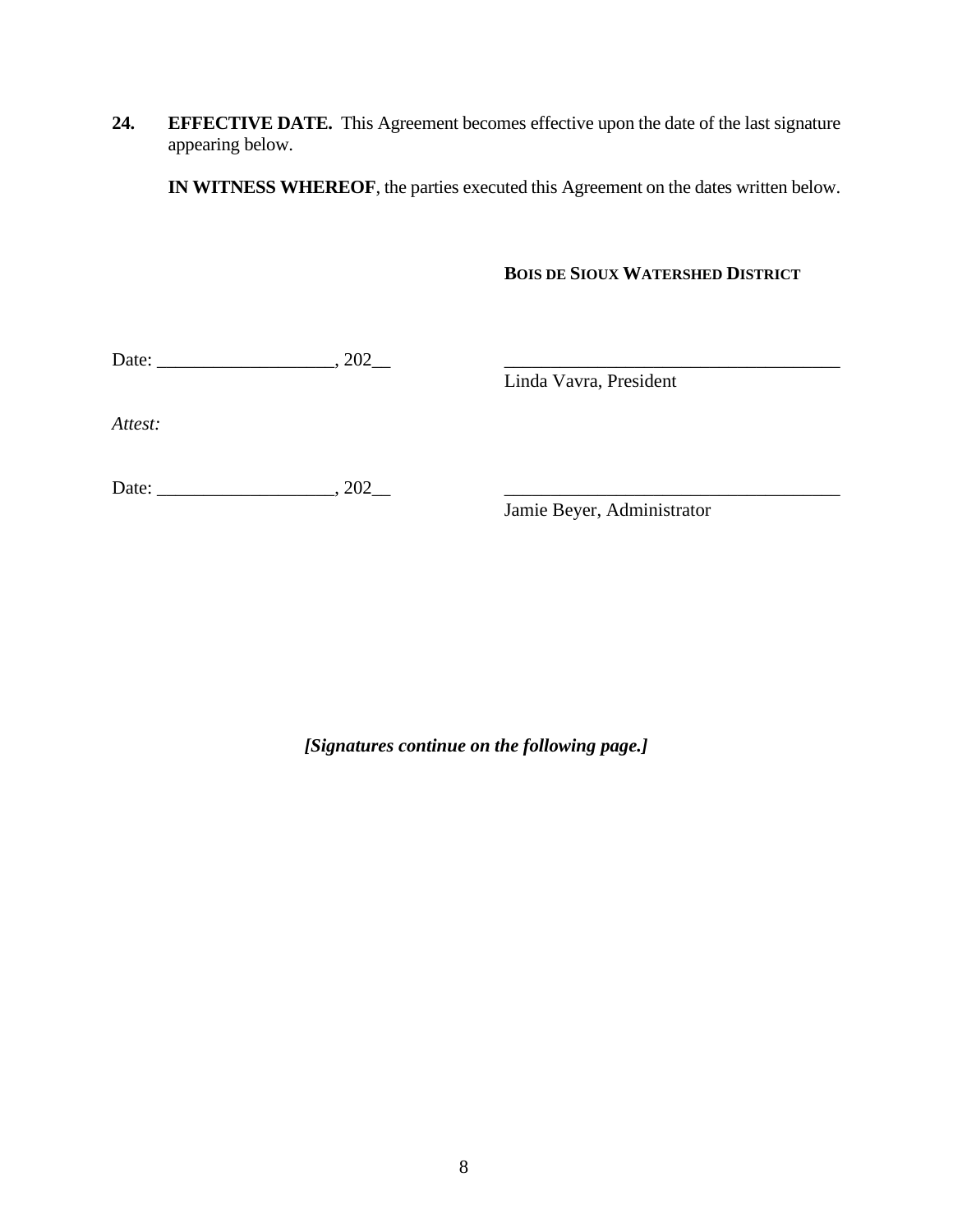# **OWNER**

|                                                                                                        |                                                   |                                                                                                                      | $Its: ____________$ |
|--------------------------------------------------------------------------------------------------------|---------------------------------------------------|----------------------------------------------------------------------------------------------------------------------|---------------------|
|                                                                                                        |                                                   |                                                                                                                      |                     |
|                                                                                                        | For office use only.                              |                                                                                                                      |                     |
|                                                                                                        |                                                   |                                                                                                                      |                     |
|                                                                                                        |                                                   |                                                                                                                      |                     |
| □ Approved<br>$\Box$ Conditionally Approved<br>$\Box$ Denied<br>$\Box$ Additional Information Required |                                                   |                                                                                                                      |                     |
| Estimated cost of the Project:                                                                         | $\frac{1}{2}$                                     |                                                                                                                      |                     |
| Owner's estimated cost share:                                                                          | $\frac{1}{2}$                                     |                                                                                                                      |                     |
| Project commenced on:                                                                                  |                                                   | $\overline{\phantom{a}}$ , 20 $\overline{\phantom{a}}$                                                               |                     |
| Project completed on:                                                                                  |                                                   | $\overline{\phantom{a}}$ , 20 $\overline{\phantom{a}}$                                                               |                     |
| Total costs of completed Project:                                                                      | $\frac{1}{2}$                                     |                                                                                                                      |                     |
| To be paid as follows:                                                                                 |                                                   |                                                                                                                      |                     |
| <b>State of Minnesota:</b>                                                                             | $\sim$                                            |                                                                                                                      |                     |
| NRCS:                                                                                                  | \$                                                |                                                                                                                      |                     |
| <b>RRWMB:</b>                                                                                          | \$<br><u> 1970 - Jan Barbara III, president p</u> |                                                                                                                      |                     |
| BdSWD:                                                                                                 | <u> 1980 - Jan Barbarat, politik e</u> ta p       |                                                                                                                      |                     |
| Owner:                                                                                                 | \$                                                |                                                                                                                      |                     |
| Other:                                                                                                 | \$                                                | <u> 1989 - Jan Stein Stein Stein Stein Stein Stein Stein Stein Stein Stein Stein Stein Stein Stein Stein Stein S</u> |                     |
| Amount refunded to Owner, if any:                                                                      | \$                                                |                                                                                                                      |                     |
| Addt. amount from Owner, if any:                                                                       | $\frac{1}{2}$                                     |                                                                                                                      |                     |